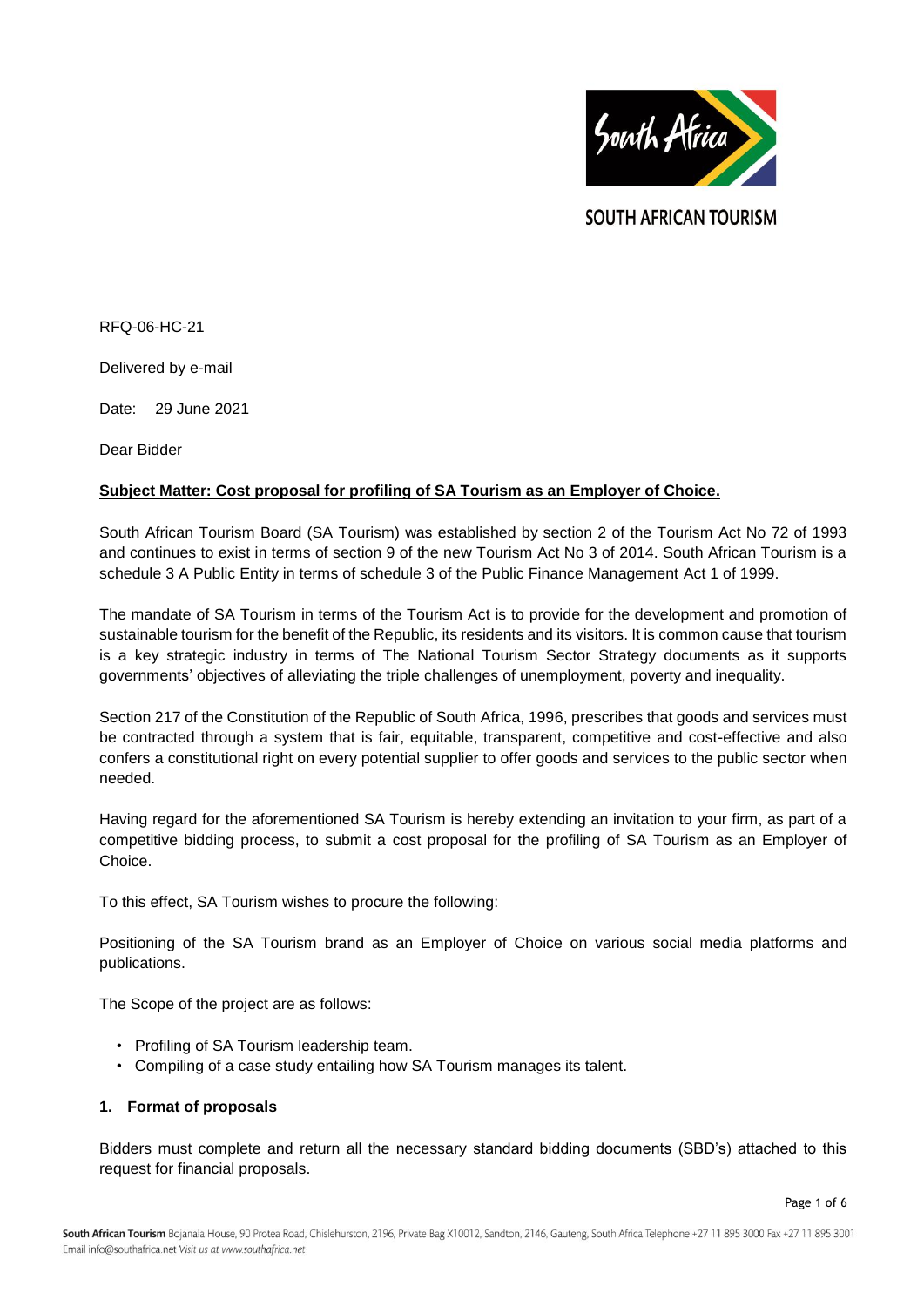Bidders are advised that their proposals should be concise, written in plain English and simply presented in the same order as indicted below: -

- (a) National Treasury Centralized Supplier Database (CSD) registration summary report with a valid tax status;
- (b) Valid certified copy of B-BBEE certificate or Sworn Affidavit B-BBEE Exempted Micro Enterprise;
- (c) Bidders must have specific experience and submit at least three recent references (in a form of written proof(s) on their client's letterhead including relevant contact person(s), office telephone & fax number, website and email address) where similar work were undertaken.
- (d) Financial proposal to deliver the assignment including any other cost SA Tourism should be aware off for the successful completion of the assignment;
- (e) Declaration of Interest SBD 4;
- (f) Preference Point Claim Form SBD 6.1;
- (g) Declaration of Bidder's Past Supply Chain Management Practices SBD 8; and
- (h) Independent Bid Determination SBD 9.

## **2. Cost structure and project plan:**

Bidders must submit the total bid price for the assignment based on the skills, resources and time allocated to the project. Bidders should also propose innovation in their technical proposals to keep the cost to a minimum where SA Tourism will still benefit from the best possible qualitative outcome. SA Tourism reserves the right to request additional information or clarity on cost proposals prior to the evaluation thereof.

## **3. Evaluation Method**

The evaluation process of bids will comprise of the following phases:

| <b>Phase 1</b>                                                                             | <b>Phase 2</b>         | <b>Phase 3</b>                                                                                                                                                                                                                        |
|--------------------------------------------------------------------------------------------|------------------------|---------------------------------------------------------------------------------------------------------------------------------------------------------------------------------------------------------------------------------------|
| Administration and Mandatory bid Functionality<br>requirements                             |                        | <b>Price and B-BBEE</b>                                                                                                                                                                                                               |
| Compliance with administration and Bids will be evaluated in<br>mandatory bid requirements | terms of functionality | bidders<br>The<br>that<br>successfully<br>have<br>progressed through to Phase 2 will be<br>evaluated in accordance with the 80/20<br>preference point system contemplated in the<br>Preferential Procurement Policy Framework<br>Act. |
|                                                                                            |                        | 80 points will be awarded for price while 20<br>points will be allocated for preference points<br>for BBBEE as prescribed in the regulations.                                                                                         |

## **4. Functionality Scoring Points**

## 4.1 Points awarded for functionality:

| <b>EVALUATION CRITERIA</b> |  |  |  |  |  |  |
|----------------------------|--|--|--|--|--|--|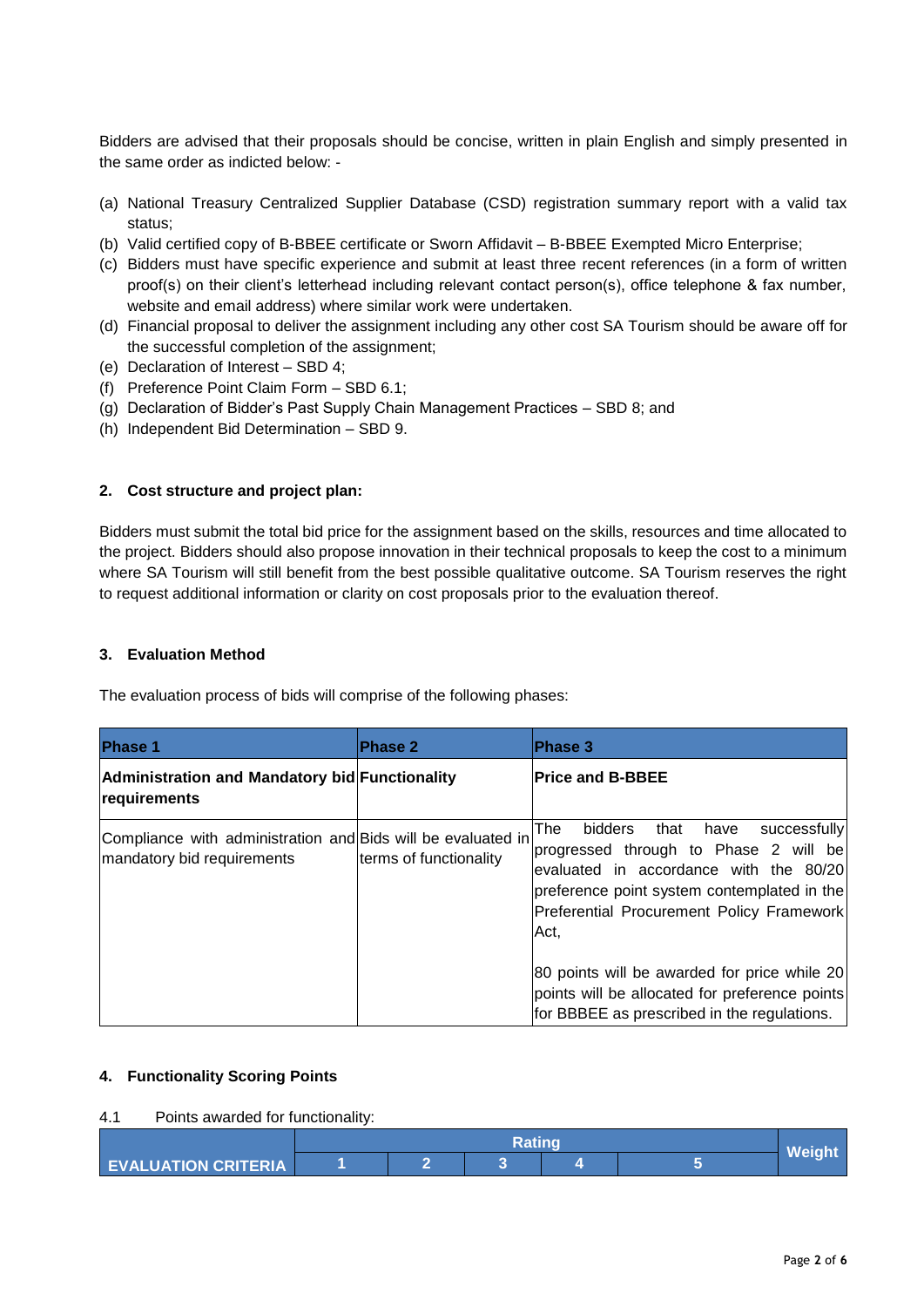| The Bids will be evaluated on a scale of $1 - 5$ in accordance with the criteria below. The rating will be as<br>follows: $1 = \text{Very poor}, 2 = \text{Poor}, 3 = \text{Good}, 4 = \text{Very good}, 5 = \text{Excellent}$                                                                                                                                                                                                |     |  |  |  |
|-------------------------------------------------------------------------------------------------------------------------------------------------------------------------------------------------------------------------------------------------------------------------------------------------------------------------------------------------------------------------------------------------------------------------------|-----|--|--|--|
| Bidders relevant experience to the assignment specifically demonstrating capacity and<br>capability pertaining to develop learning materials for skills programmes.<br>3 years up to $5 = 3$<br>$+5$ years up to $7 = 4$<br>more than 7 years $= 5$                                                                                                                                                                           | 30  |  |  |  |
| <b>Company track record:</b><br>The bidder is required to provide three (3) contactable client references where its services can be<br>verified. References should be presented in a form of a written letter on an official letterhead from<br>clients where similar services have been provided and should not be older than seven (3) years.<br>No appointment letters from clients will be accepted as reference letters. | 20  |  |  |  |
| Expertise and experience of proposed facilitator to be assigned to this project:<br>Proven experience of proposed resources to be deployed to the project. Detailed CV of<br>resources must be submitted.                                                                                                                                                                                                                     |     |  |  |  |
| Number of years' experience of developing learning materials:<br>3 years up to $5 = 3$<br>$+5$ years up to $7 = 4$                                                                                                                                                                                                                                                                                                            |     |  |  |  |
| more than 7 years $= 5$                                                                                                                                                                                                                                                                                                                                                                                                       |     |  |  |  |
| TOTAL POINTS FOR FUNCTIONALITY                                                                                                                                                                                                                                                                                                                                                                                                | 100 |  |  |  |
| A threshold of 60% is applicable.                                                                                                                                                                                                                                                                                                                                                                                             |     |  |  |  |

**"Functionality"** means the measurement according to predetermined norms, as set out in the bid documents, of a service or commodity that is designed to be practical and useful, working or operating, taking into account, among other factors, the quality, reliability, viability and durability of a service and the technical capacity and ability of a bidder.

i. Bids will be evaluated strictly according to the bid evaluation criteria stipulated in this section;

ii. Bidders must, as part of their bid documents, submit supportive documentation for all functional requirements. The official responsible for scoring the respective bids will evaluate and score all bids based on bid submissions and the information provided.

iii. The score for functionality will be calculated in terms of the 1 - 5 rating scale as shown in the functionality criteria matrix under paragraph 5.1;

iv. The value scored for each criterion will be multiplied with the specified weighting for the relevant criterion to obtain the marks scored for each criterion. These scores will be added and expressed as a fraction of the best possible score for all criteria;

v. The points for functionality and the points for B-BBEE level of contribution will be added together and the proposal from the bidder which meets the highest score will be deemed the preferred proposal.

# **4.2 Awarding of Points for Price and Broad-Based Black Economic Empowerment**

The bidders that have successfully progressed through to Phase 3 (bidders who meets the minimum threshold for functionality of 60% will be evaluated in accordance with the 80/20 preference point system contemplated in the Preferential Procurement Policy Framework Act, 2000 and the Preferential Procurement Regulations of 2017. 80 points will be awarded for price while 20 points will be allocated for preference points for BBBEE as prescribed in the regulations.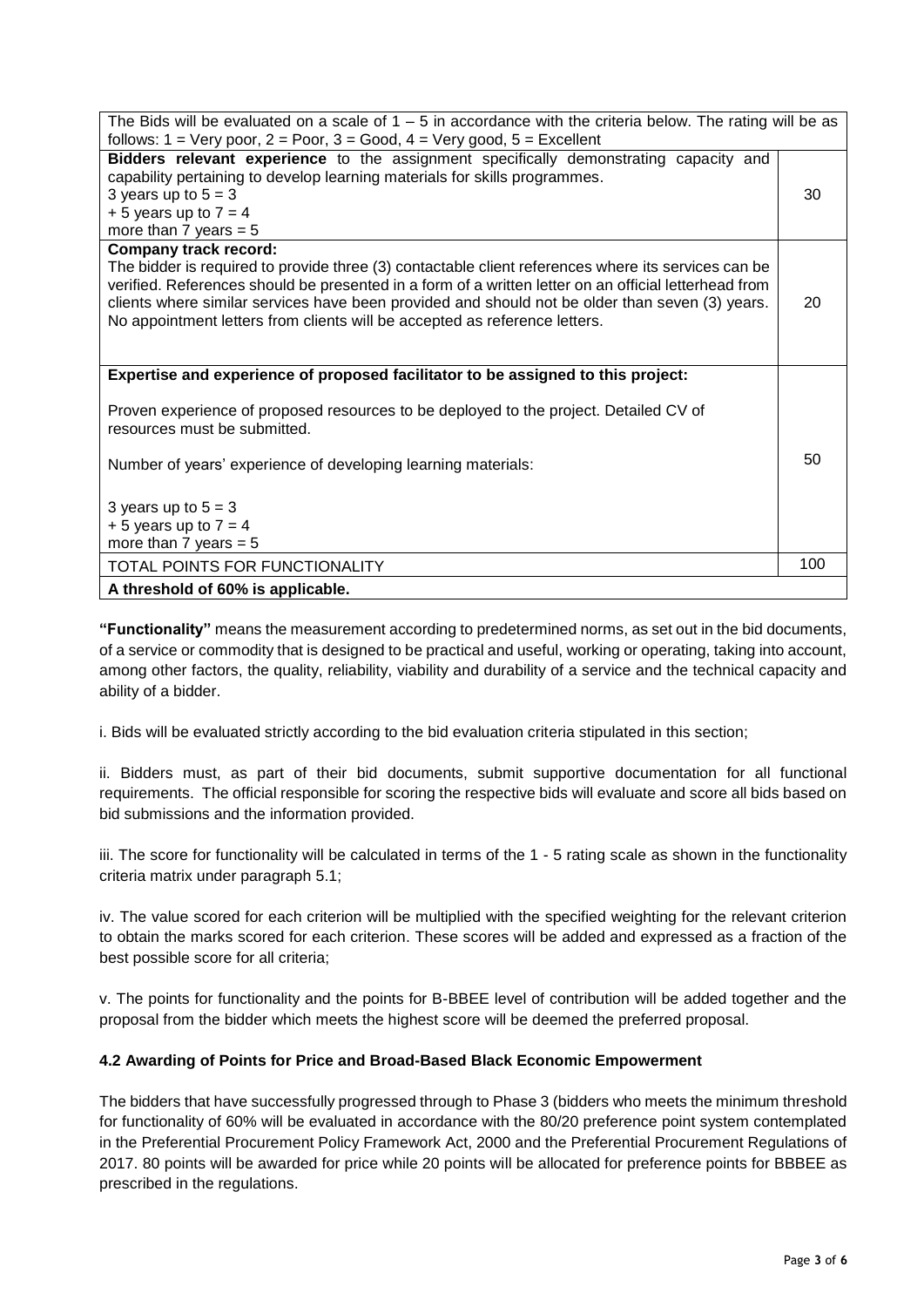| <b>B-BBEE</b><br><b>Status</b><br><b>Level</b><br>of<br><b>Contributor</b> | <b>Number of Points</b> |
|----------------------------------------------------------------------------|-------------------------|
|                                                                            | 20                      |
| $\overline{2}$                                                             | 18                      |
| 3                                                                          | 14                      |
| 4                                                                          | 12                      |
| 5                                                                          | 8                       |
| 6                                                                          | 6                       |
|                                                                            | 4                       |
| 8                                                                          | $\overline{2}$          |
| Non-compliant contributor                                                  |                         |

Points for B-BBEE level of contribution will be awarded in accordance with the below table: -

Bidders are required to submit proof of B-BBEE Status Level of contributor. Proof includes original and valid B-BBEE Status Level Verification Certificates issued by a SANAS credited agency or certified copies thereof together with their price quotations, to substantiate their B-BBEE rating claims.

In terms of the Generic Codes of Good Practice, an enterprise including a sole propriety with annual total revenue of R10 million or less qualifies as an EME. An EME is required to submit a sworn affidavit confirming their annual total revenue of R10 million or less and level of black ownership to claim points as prescribed by regulation 6 and 7 of the Preferential Procurement Regulations 2017.

The Codes define a QSE as any enterprise with annual total revenue of between R10 million and R50 million. A QSE is required to submit a sworn affidavit confirming their annual total revenue of between R10 million and R50 million and level of black ownership or a B-BBEE level verification certificate to claim points as prescribed by regulation 6 and 7 of the Preferential Procurement Regulations 2017

Bidders who do not submit B-BBEE Status Level Verification Certificates or Sworn affidavits, in the case of EME's and QSE's, or who are non-compliant contributors to B-BBEE do not qualify for preference points for B-BBEE but will not be disqualified from the bidding process. They will score points out of 80 for price only and zero (0) points out of 20 for B-BBEE.

# **4.3 Adjudication and Final Award of Bid**

The successful bidder will usually be the service provider scoring the highest number of points for comparative price and BBEE level of contribution or it may be a lower scoring bid on justifiable grounds or no award at all.

## **5. National Treasury Centralized Supplier Registration and B-BBEE Certificates**

All bid submissions must include a copy of successful registration on National Treasury's Centralized Supplier Database (CSD) with a valid tax clearance status and an original or certified copy of a B-BBEE verification certificate (if you have been assessed).

Proposals which does not include these documents will not be considered.

## **6. Deadline for submission**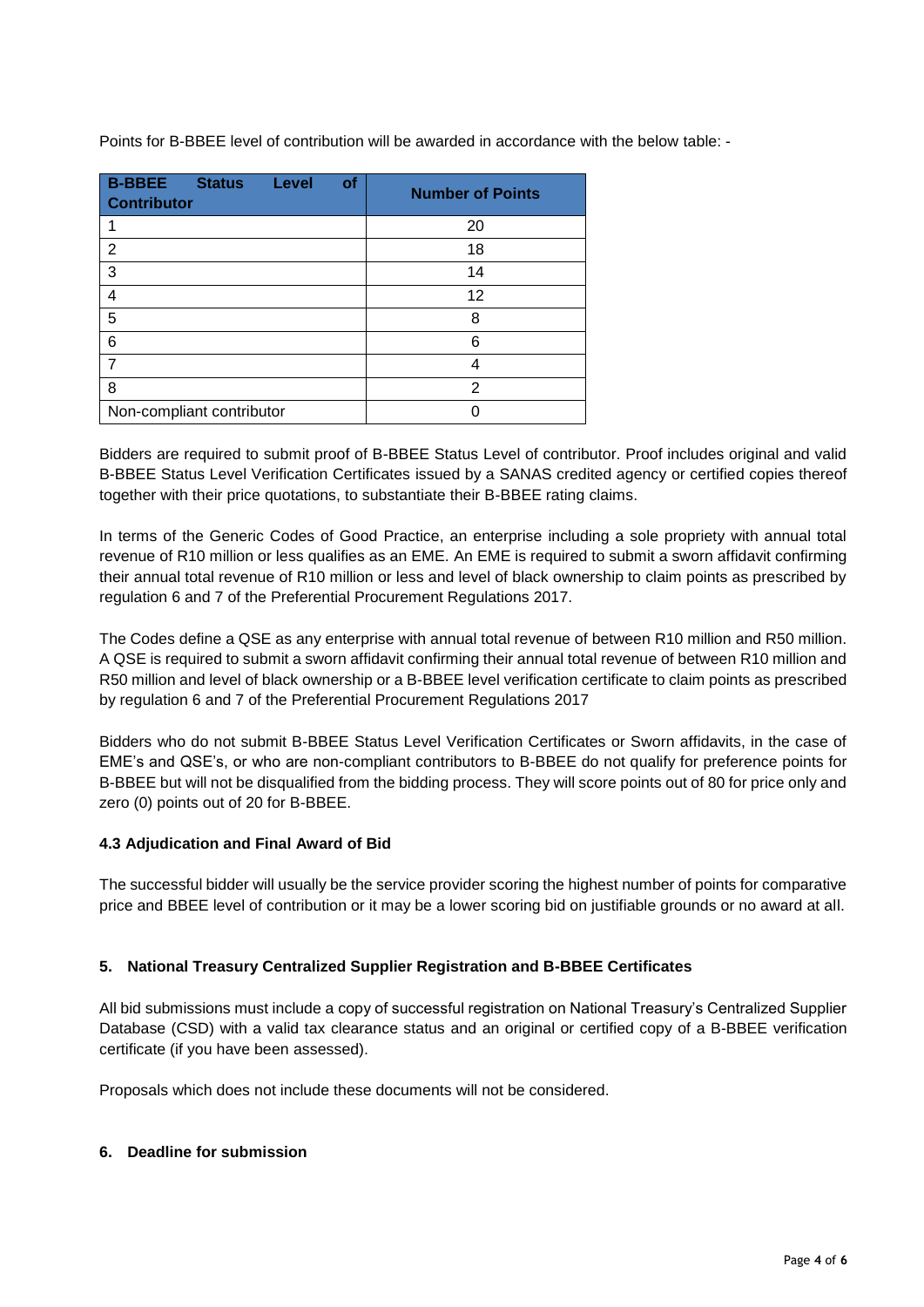All proposals must be e-mailed, in PDF format, to eva[h@southafrica.net](mailto:raymond@southafrica.net) no later than 16h00 on Friday, 09 July 2021 and should remain valid for at least 30 days after the closing date.

## **7. Confidentiality**

The request for a cost proposal and all related information shall be held in strict confidence by bidders and usage of such information shall be limited to the preparation of the bid. All bidders are bound by a confidentially agreement preventing the unauthorized disclosure of any information regarding SA Tourism or of its activities to any other organization or individual. The bidders may not disclose any information, documentation or products to other clients without written approval of SA Tourism.

## **8. Terms of engagement**

No service should be provided to SA Tourism and no amount will become due and payable by SA Tourism before an official purchase order has been issued to the supplier where service delivery will be within the specified time scale after the receipt of the official purchase order.

## **9. Payments**

No advance payments will be made in respect of this assignment. Payments shall be made in terms of the deliverables as agreed upon and shall be made strictly in accordance with the prescripts of the PFMA (Public Finance Management Act, 1999. Act 1 of 1999).

The successful bidder shall after completion of the assignment, invoice SA Tourism for the services rendered. No payment will be made to the successful bidder unless an invoice complying with section 20 of VAT Act No 89 of 1991 has been submitted to SA Tourism.

Payment shall be made into the bidder's bank account normally 30 days after receipt of an acceptable, valid invoice.

## **10. Non-compliance with delivery terms**

The successful bidder must ensure that the work is confined to the scope as defined and agreed to. As soon as it becomes known to the bidder that they will not be able to deliver the services within the delivery period and/or against the quoted price and/or as specified, SA Tourism's sourcing specialist must be given immediate written notice to this effect.

## **11. Retention**

Upon completion of the assignment and / or termination of the agreement, the successful bidder shall on demand hand over to SA Tourism all documentation, information, etc. relevant to the assignment without the right of retention.

## **12. Cost**

The bidder will bear all the costs associated with the preparation of the response and no costs or expenses incurred by the bidder will be borne by SA Tourism.

## **13. Cancellation of the request**